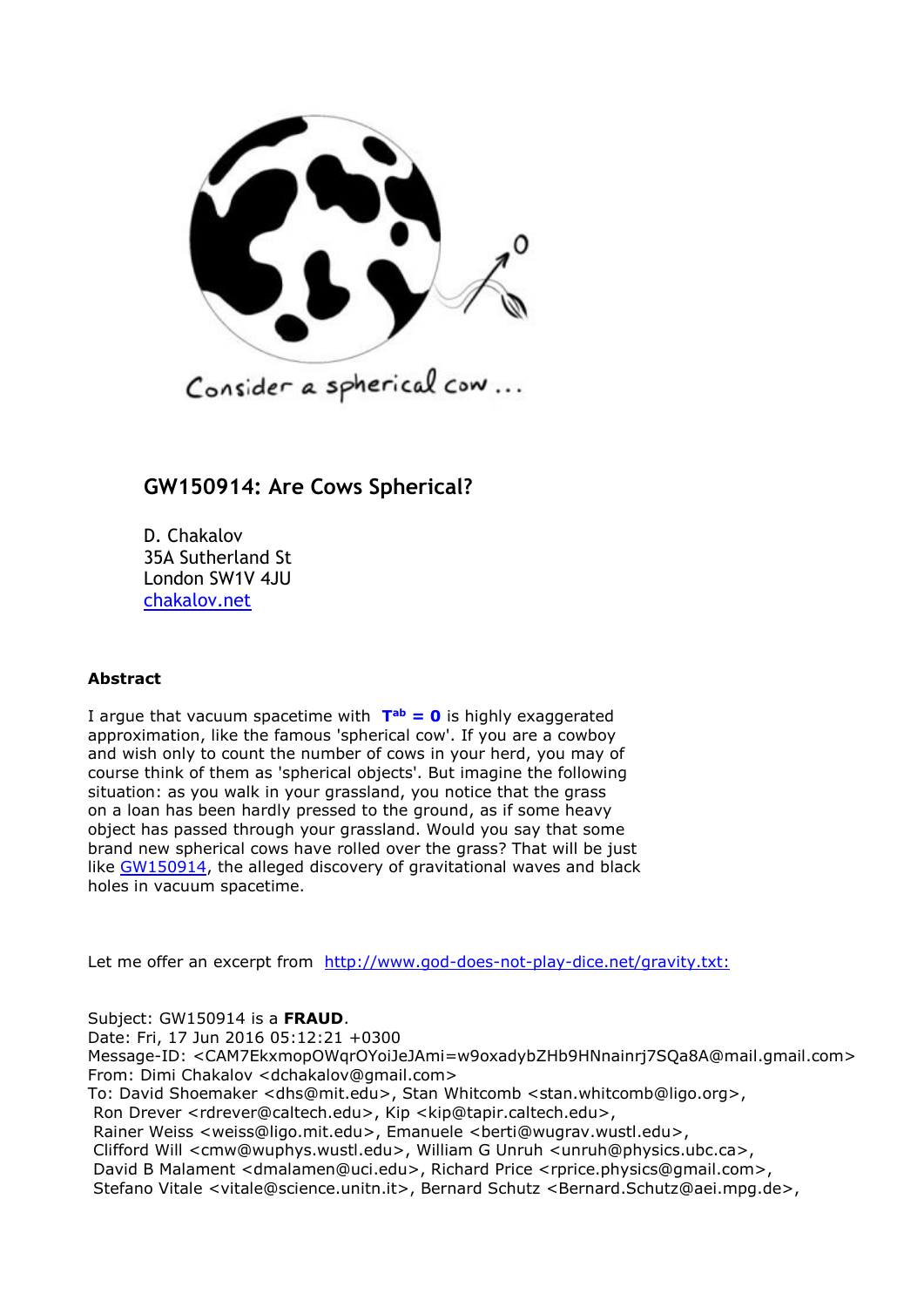Gabriela González <gonzalez@lsu.edu>, Deirdre Shoemaker <deirdre.shoemaker@physics.gatech.edu>, sukanta.bose@ligo.org, peter.fritschel@ligo.org, albert.lazzarini@ligo.org, martin.mchugh@ligo.org, tania.regimbau@ligo.org, john.whelan@ligo.org, bernard.whiting@ligo.org, David Reitze <reitze@ligo.caltech.edu>, comergl@slu.edu, David Garfinkle <garfinkl@oakland.edu>, Nikolaos Mavromatos <nikolaos.mavromatos@kcl.ac.uk>, dimitri@physics.tamu.edu, Antonio Padilla <antonio.padilla@nottingham.ac.uk>, Remo <ruffini@icra.it>, Jose Rodriguez <jose.rodriguez2@correo.uis.edu.co>, Jorge Rueda <jorge.rueda@icra.it>, Nigel <n.bishop@ru.ac.za>, Luciano <rezzolla@itp.uni-frankfurt.de>, Jeffrey Winicour <winicour@pitt.edu>, Michele Maggiore <michele.maggiore@unige.ch>, Daniel Kennefick <danielk@uark.edu>, Saul <saul@astro.cornell.edu>, Alessandra <alessandra.buonanno@aei.mpg.de>, Josh Goldberg <goldberg@phy.syr.edu>, John Stachel <john.stachel@gmail.com>, Rosalba Perna <rosalba.perna@stonybrook.edu>, Abraham Loeb <aloeb@cfa.harvard.edu>, Valerie Connaughton <valerie@nasa.gov>, Gary Horowitz <gary@physics.ucsb.edu>, Steven Weinberg <weinberg@physics.utexas.edu>, abbott\_b@ligo.caltech.edu, anderson\_s@ligo.caltech.edu, barish\_b@ligo.caltech.edu, sarah.gossan@tapir.caltech.edu, gustafson\_e@ligo.caltech.edu, JulieHiroto LIGO <jhiroto@ligo.caltech.edu>, Kenneth Libbrecht <kgl@caltech.edu>, Bob Taylor <taylor\_r@ligo.caltech.edu>, yamamoto\_h@ligo.caltech.edu, zweizig\_j@ligo.caltech.edu, swang5@caltech.edu, zhang\_l@ligo.caltech.edu, Mike <zucker\_m@ligo.mit.edu>, Joan Centrella <joan.centrella@nasa.gov>, Jose Geraldo Pereira <jpereira@ift.unesp.br>, Marco <marco.drago@aei.mpg.de>, Adrian Cho <acho@aaas.org>, Mark Hannam <markodh@googlemail.com>, Pedro Marronetti <pmarrone@nsf.gov>, Lee Samuel Finn <lsfinn@psu.edu>, Beverly Berger <grgsocietymail@gmail.com>, César García Marirrodriga <Cesar.Garcia@esa.int>, Paul McNamara <paul.mcnamara@esa.int>, Ian Harrison <ian.harrison@esa.int>, Damien Texier <contactesa@esa.int>, Charles Dunn <Charles.E.Dunn@jpl.nasa.gov>, Gustav <g.holzegel@imperial.ac.uk>, George Ellis <gfrellis@gmail.com>, Jean-Pierre Bourguignon <jpb@ihes.fr>, Bruce Allen <br/> <br/> <br/>  $\mathsf{Brucc}$  and  $\mathsf{Hence}$ . Chris Isham <c.isham@imperial.ac.uk>, Karel V Kuchar <kuchar@physics.utah.edu>, Stanley Deser <deser@brandeis.edu>, Charles Torre <charles.torre@usu.edu>, Robert M Wald <rmwa@midway.uchicago.edu>, Robert Geroch <geroch@midway.uchicago.edu>

Ladies and Gentlemen:

You have severe problem: GW150914 is a FRAUD.

How could it happen? See p. 15 in [http://www.god-does-not-play-dice.net/gwa\\_rip.pdf](http://www.god-does-not-play-dice.net/gwa_rip.pdf)

You need only one fact: the \*prototype\* of GW150914 at the immediate vicinity of the alleged binary black hole merger at a galaxy located more than one billion light years from Earth.

<span id="page-1-0"></span>This \*prototype\* of GW150914 did NOT interact with matter and fields for more than one billion years, in order to carry its GW pattern, until it got veeeery weak and was called GW150914. If the \*prototype\* had interacted with matter and fields, it MUST have changed and you could have never "discovered" GWs and binary BHH merger. Thus, it did NOT interact with anything whatsoever, until it reached LIGO.

Ergo, GW150914 was produced by a ghost. If you don't believe in ghosts, GW150914 was a FRAUD: see p. 15 the link above.

Perhaps only Kip Thorne could have manufactured such "perfect" GW150914: "a \*vacuum\* BBH merger does not produce any EM or particle emission whatsoever." (LIGO & VIGRO, [arXiv:1602.08492v2, p. 9.](http://arxiv.org/abs/1602.08492v3)) Only massive "gravitons" producing "the most powerful explosion humans have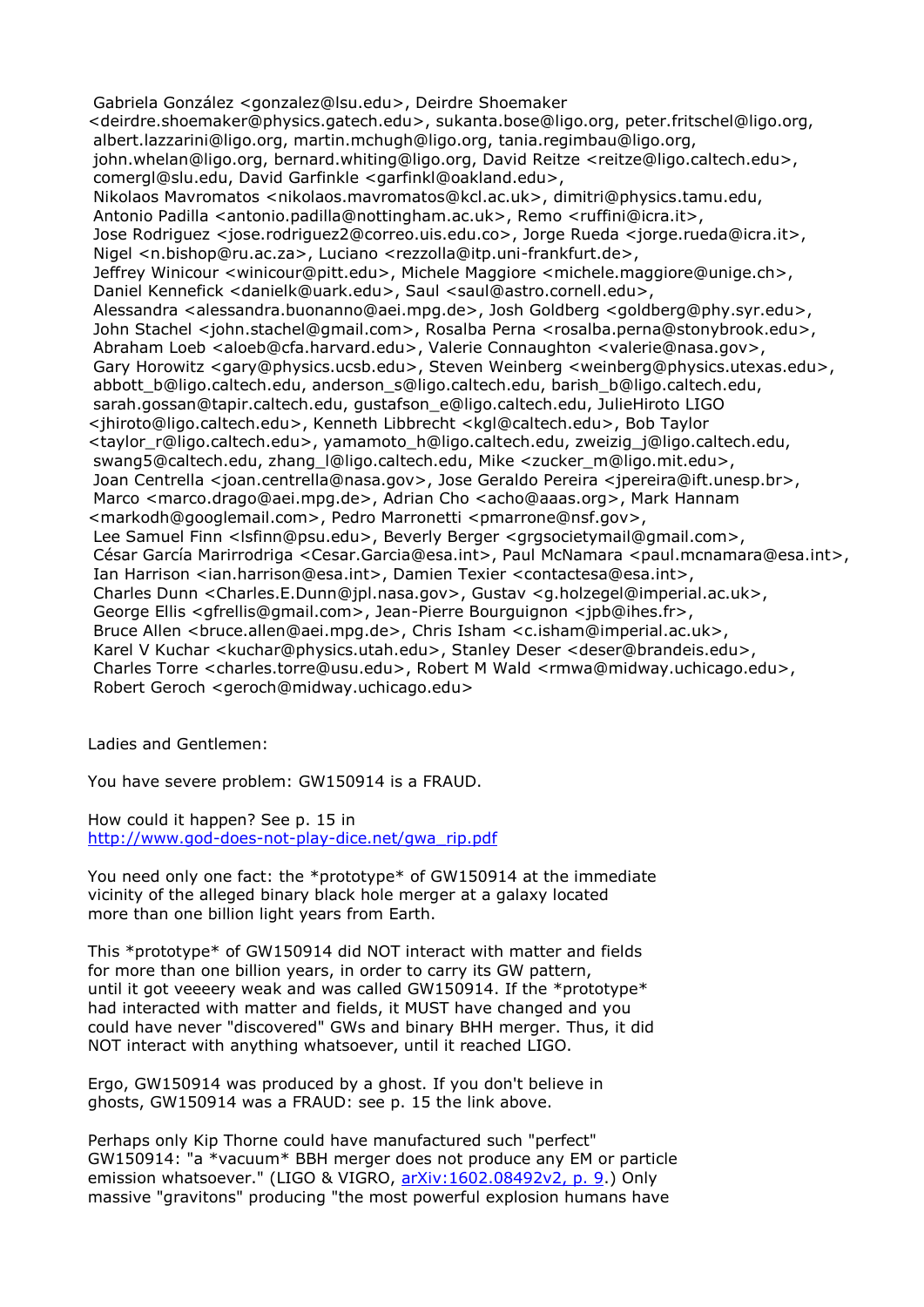ever detected except for the big bang" (Kip Thorne; reference at my website below).

What a pathetic nonsense. Worst of all, you can say nothing, because you have to praise Emperor's new clothes. Are they also made of massive "gravitons", in line with your groundbreaking theory of quantum gravity?

What a pity you cannot respond...

D. Chakalov [chakalov.net](http://chakalov.net/)

The prolegomenon to GW150914 is the grin of the Cheshire cat without the cat, as observed by Alice (Lewis Carroll, Alice's Adventures in Wonderland, 1865, Ch. 6),

[http://disney.wikia.com/wiki/Cheshire\\_Cat](http://disney.wikia.com/wiki/Cheshire_Cat)

In GW "astronomy", the grin is made of ["gravitons"](#page-6-0) only, because the Cheshire cat is ... "vacuum". You have only "shape dynamics" in Ricci-flat manifolds:

[https://en.wikipedia.org/wiki/Ricci-flat\\_manifold](https://en.wikipedia.org/wiki/Ricci-flat_manifold)

"For example, in a Ricci-flat manifold, a circle in Euclidean space may be deformed into an ellipse with equal area. This is due to Weyl curvature."

[https://en.wikipedia.org/wiki/Weyl\\_tensor](https://en.wikipedia.org/wiki/Weyl_tensor)

"In general relativity, the Weyl curvature is the only part of the curvature that exists in free space -- a solution of the vacuum Einstein equation -- and it governs the propagation of gravitational radiation through regions of space devoid of matter (Sic! - D.C.)."

Hence "a *vacuum* BBH merger does not produce any EM or particle emission whatsoever." (LIGO & VIGRO, [arXiv:1602.08492v3, p. 9\)](http://arxiv.org/abs/1602.08492v3).

Only ["gravitons"](#page-6-0), ensuing from the mathematical fact that, due to Weyl curvature, a circle in Euclidean space may be deformed into an ellipse with equal area (see above), which produced "the most powerful explosion humans have ever detected except for the big bang" (Kip Thorne, see qwa\_rip.pdf at the link in my initial email from June 17, 2016 above).

Thus, GW150914 proved, once and for all, that the Universe is just "space devoid of matter" (see above): you can never see the Cheshire cat itself. Only its grin made of ["gravitons"](#page-6-0). To get your Nobel Prize, all you have to do is to derive ["gravitons"](#page-6-0) from "shape dynamics" in Ricci-flat manifolds and solve the [cosmological constant problems.](#page-4-0) With lots of math, of course.

Well, I am not GW poet and don't indulge in [stretch 'n squeeze parapsychology:](#page-5-0)

[https://en.wikipedia.org/wiki/File:Quadrupol\\_Wave.gif](https://en.wikipedia.org/wiki/File:Quadrupol_Wave.gif)

Let's get serious. The non-linear GWs do carry energy, momentum, and angular momentum, but they do not have "polarization pattern" (see the .gif above) that would cause the GW detector to "expand" in one direction and at the same time to "contract" in the perpendicular direction, as speculated by [Kip Thorne and collaborators:](#page-5-0)

[http://www.god-does-not-play-dice.net/kip\\_slide\\_5.jpg](http://www.god-does-not-play-dice.net/kip_slide_5.jpg)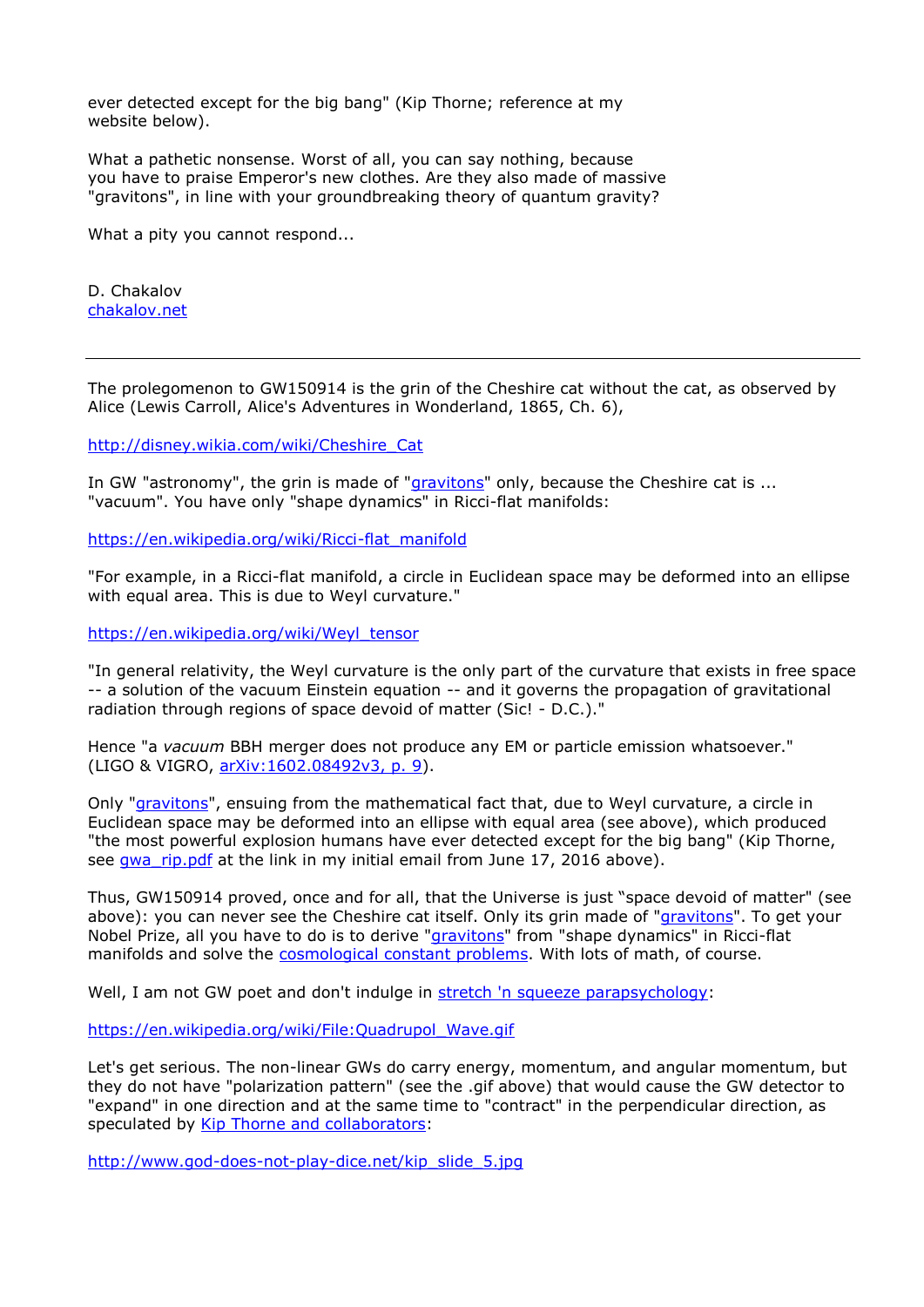Surely we can use the linearized approximation of GR for adjusting the [GPS Navigation System,](http://www.astronomy.ohio-state.edu/~pogge/Ast162/Unit5/gps.html) but there is no way, not even in principle, to record the \*dynamics\* of energy transfer by GWs within a finite spacetime region, measured with a clock pertaining to the same spacetime region: check out Angelo Loinger,

On Gravitational Motions, <http://arxiv.org/abs/0804.3991v1>

On the displacements of Einsteinian fields et cetera, <http://arxiv.org/abs/physics/0506024v2>

In [Kip Thorne's theory](#page-5-0), his watch reads the time parameter of the two "fields' evolutions h+(t) & hx(t)" without a hitch, keeping track on the background, undisturbed Minkowski space as well, like uneven or "disturbed" layer of butter spread over a fixed toast. Needless to say, the butter is made of "[gravitons](#page-6-0)".

Moreover, in Thorne's theory, you have Cartesian coordinate system, which defines \*exact\* angles for the two wave strain components,  $h+$  and hx. These angles must be kept intact in the \*prototype\* of GW150914, defined in very strong GWs and for over one billion years. Otherwise you cannot have any "polarization pattern", because the two wave strains will conflate and intermingle. Therefore, GW150914 was caused by some GW ghost: see my email from 17 June 2016 [above.](#page-1-0)

The LIGO-eLISA theory (see [Kip Thorne\)](#page-5-0) \*requires\* the assumption of so-called weak-field limit. To quote from Matt Visser (Mass for the graviton, [arXiv:gr-qc/9705051v2\)](http://arxiv.org/abs/gr-qc/9705051v2): "To precisely specify the weak-field limit we will have to pick a particular background geometry for our non-dynamical metric. The most sensible choice for almost all astrophysical applications is to take g\_0 to correspond to a flat space-time (Minkowski space)." And from Daniele Fargion and Pietro Oliva (LIGO-VIRGO GWs events: blurred or sharp astronomy? [arXiv:1603.09639v2\)](http://arxiv.org/abs/1603.09639v2): "A LIGO GW connection to GRB? From above there are many reasons to foresee a fast e.m. transient associated to these LIGO-VIRGO astronomy. However as we have mentioned the BH BH merging in vacuum is a source only (or mostly) of silent EM GWs with no EM tail."

But with the so-called weak-field limit it is impossible to even imagine "gravitational waves emitted by realistic astrophysical sources", as acknowledged by Michelle Maggiore:

<span id="page-3-0"></span>[http://www.god-does-not-play-dice.net/Maggiore\\_p32.jpg](http://www.god-does-not-play-dice.net/Maggiore_p32.jpg)

Therefore, LIGO & VIRGO "experts" have no clue whatsoever about the \*prototype\* of GW150914, nor about the "mass" (if any) of "*gravitons"* (if any). More from: Freeman Dyson, Is A Graviton Detectable? IAMP News Bulletin, January 2014, pp. 8-21,

<http://www.iamp.org/bulletins/old-bulletins/201401.pdf>

In Bondi's theory (Paper VII, p. 23 and Sec. 5, pp. 43-47), GWs do not have any "polarization pattern". Check out a general discussion in

Sir Hermann Bondi, Gravitational waves in general relativity, Current Contents 30, 16 (23 July 1990), <http://www.garfield.library.upenn.edu/classics1990/A1990DN22600001.pdf>

The "news" of gravitational radiation (cf. Fig. 1, p. 3 in [gwa\\_rip.pdf\)](http://www.god-does-not-play-dice.net/gwa_rip.pdf) cannot be detected with LIGO, VIRGO, GEO, TAMA, KAGRA, IndIGO (LIGO-India), TianQin, eLISA, Einstein Telescope, and the like:

<http://www.god-does-not-play-dice.net/Jose.jpg> <http://www.god-does-not-play-dice.net/Schutz.pdf> <http://www.god-does-not-play-dice.net/Ruffini.jpg>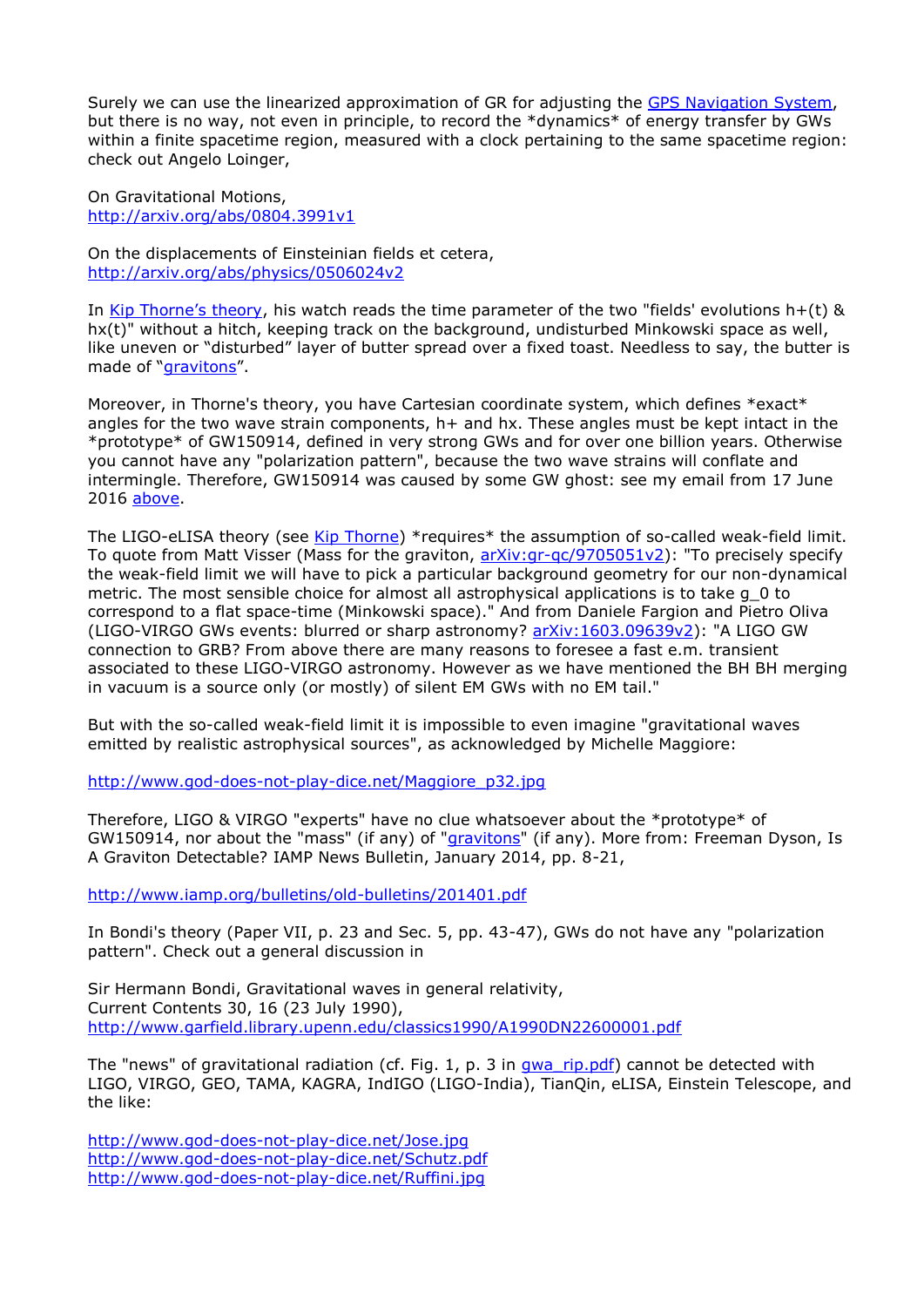## <http://www.god-does-not-play-dice.net/excerpt.jpg>

We all, GW poets included, know that vacuum spacetime with  $T^{\wedge}$ ab = 0 is highly exaggerated approximation, like the famous 'spherical cow',

[https://en.wikipedia.org/wiki/Spherical\\_cow](https://en.wikipedia.org/wiki/Spherical_cow)

If you are a cowboy and wish only to count the number of cows in your herd, you may of course think of them as 'spherical objects'. But imagine the following situation: as you walk in your grassland, you see that the grass on a loan has been hardly pressed to the ground, as if some heavy object has passed through your grassland.

Would you say that some brand new and very heavy spherical cows have rolled over the grass? That will be just like [GW150914.](#page-5-0) Again, the 'spherical cow' vacuum cannot do **work** on matter (no ["pseudotensors"](https://en.wikipedia.org/wiki/Stress%E2%80%93energy_tensor#In_general_relativity_2)). It is *not* legitimate approximation, like, say, the [Schrödinger equation.](https://en.wikipedia.org/wiki/Schr%C3%B6dinger_equation#Particles_as_waves)

<span id="page-4-0"></span>The situation can be illustrated with the quiz below:

Q: What is green, lives underground, has one eye, and eats stones? A: The One-Eyed Green Underground Stone Eating Monster!

Get real. Stones do not disappear. Cows are not spherical. [Gravitons](#page-6-0) do not exist -- you cannot define the energy density of the vacuum with any "gravitons":

[http://www.god-does-not-play-dice.net/the\\_worst.jpg](http://www.god-does-not-play-dice.net/the_worst.jpg)

LISA Pathfinder -- it wasted over 400 million EUR of taxpayers' money -- will not detect any hint of GW by the end of its mission in September 2016. The "evolved" LISA (eLISA) will fail do detect any GW either.

Why? Because non-linear GWs do not have any "polarization pattern". To understand spin-0 gravitational radiation, see the 'school of fish' analogy from [24 May 2016 below](http://www.god-does-not-play-dice.net/gravity.txt) -- the GW detector must have the faculty of self-acting, like the [human brain.](http://www.god-does-not-play-dice.net/illustration-of-human-brain.jpg)

To sum up, the two fake results from [GW150914](#page-5-0) are based on (**i**) the weak-field limit (see Hermann Weyl, ref. [3] in [gwa\\_rip.pdf\)](http://www.god-does-not-play-dice.net/gwa_rip.pdf) and (**ii**) the [vacuum solution in GR.](https://en.wikipedia.org/wiki/Vacuum_solution_(general_relativity)) The proponents of GW astronomy know nothing about the actual astrophysical sources of GWs [\(M. Maggiore\)](http://www.god-does-not-play-dice.net/Maggiore_p32.jpg), such as the \*prototype\* of [GW150914](#page-5-0) at the vicinity of some hypothetical binary black hole (BHH) merger, and they "derived" their "weak-field" approximation by sheer imagination and wishful thinking, which made the \*prototype\* of [GW150914](#page-5-0) some [GW ghost](#page-1-0) or Biblical "miracle", whichever comes first. We do **not** accept GW parapsychology. The second fake result is encoded in the title of this note: the Universe does not live in GR vacuum. The alleged "explanation" of [GW150914](#page-5-0) that "a *vacuum* BBH merger does not produce any EM or particle emission whatsoever" (LIGO & VIGRO, [arXiv:1602.08492v3, p. 9\)](http://arxiv.org/abs/1602.08492v3) **requires** that the Universe contains no matter and *actually* lives in [GR vacuum,](https://en.wikipedia.org/wiki/Vacuum_solution_(general_relativity)#Gravitational_energy) contrary to [Lambda-CDM cosmology.](https://en.wikipedia.org/wiki/Lambda-CDM_model) This is their **third** absurd "discovery": cows are not spherical. If they insist on their 'spherical cow' discovery of "[gravitons](#page-6-0)", their first off task is to explain the energy density of the vacuum (see [above\)](#page-4-0).

When will LIGO discover GWs from binary neutron stars (NSs) or mixed BH/NS system, with unavoidable [GRBs](https://en.wikipedia.org/wiki/Gamma-ray_burst)? Or "[primordial](https://en.wikipedia.org/wiki/Gravitational_wave_background#Future_observations)" GWs with ([dimensionless\)](#page-5-0) amplitude proportional to the [energy scale of inflation?](http://arxiv.org/abs/1511.05994v2)

[When pigs fly.](http://www.god-does-not-play-dice.net/excerpt.jpg)

D. Chakalov June 17, 2016 Last updated: July 1, 2016, 12:25 GMT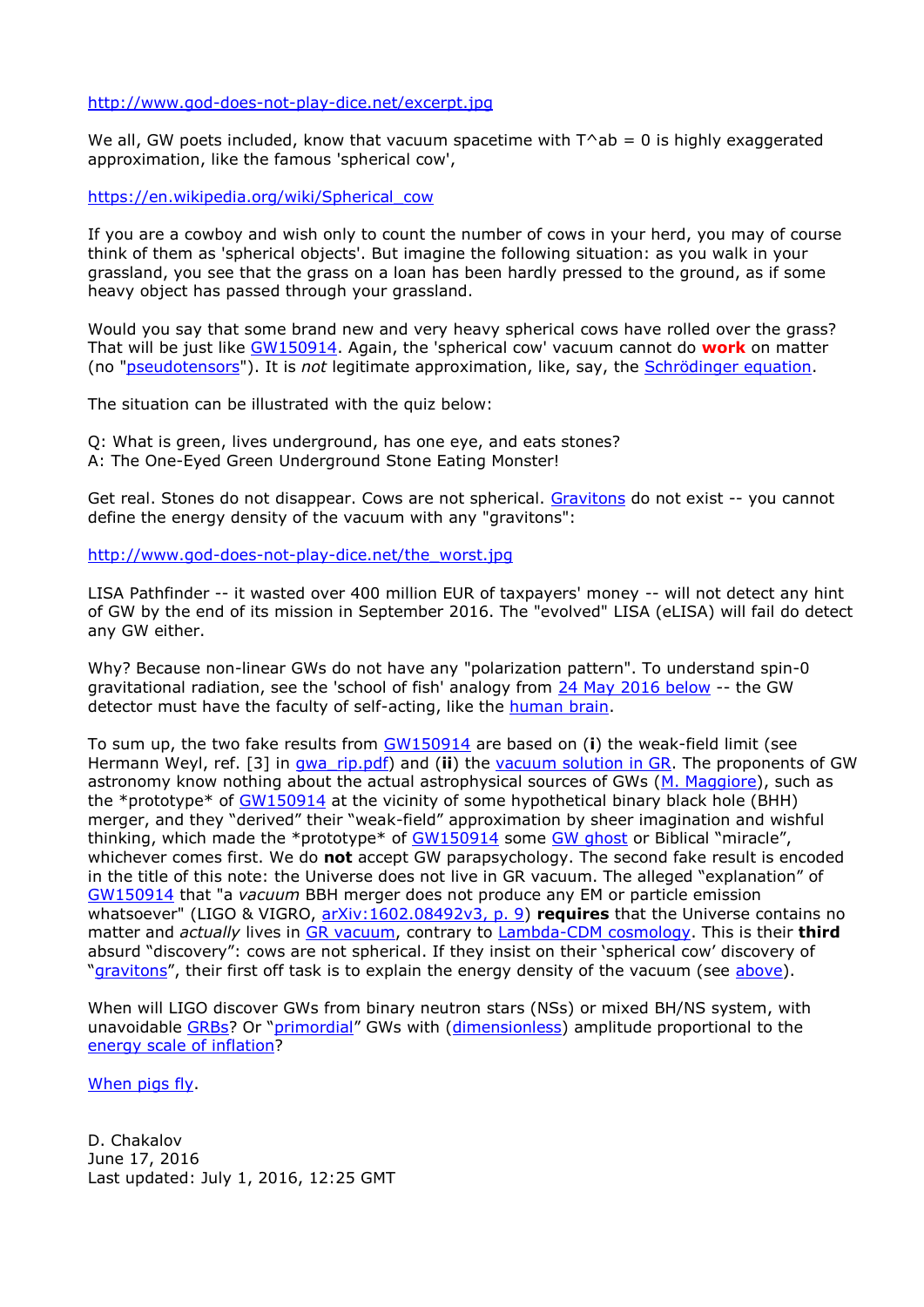## <span id="page-5-0"></span>**Addendum**

[Two slides](http://elmer.tapir.caltech.edu/ph237/week1/Ph237Week1Slides.pdf) from [Caltech's Physics 237-2002](http://elmer.tapir.caltech.edu/ph237/week1/week1.html) by Kip Thorne. To quote from [Wikipedia,](https://en.wikipedia.org/wiki/Kip_Thorne#Gravitational_waves_and_LIGO) "Thorne's work has dealt with the prediction of gravitational wave strengths and their temporal signatures as observed on Earth. These "signatures" are of great relevance to LIGO (Laser Interferometer Gravitational Wave Observatory). (...) A significant aspect of his research is developing the mathematics necessary to analyze these objects. $[2]$ " Which makes Kip Thorne one of the main suspects for manufacturing the fake "signature" dubbed GW150914: see p. 15 in [gwa\\_rip.pdf.](http://www.god-does-not-play-dice.net/gwa_rip.pdf)